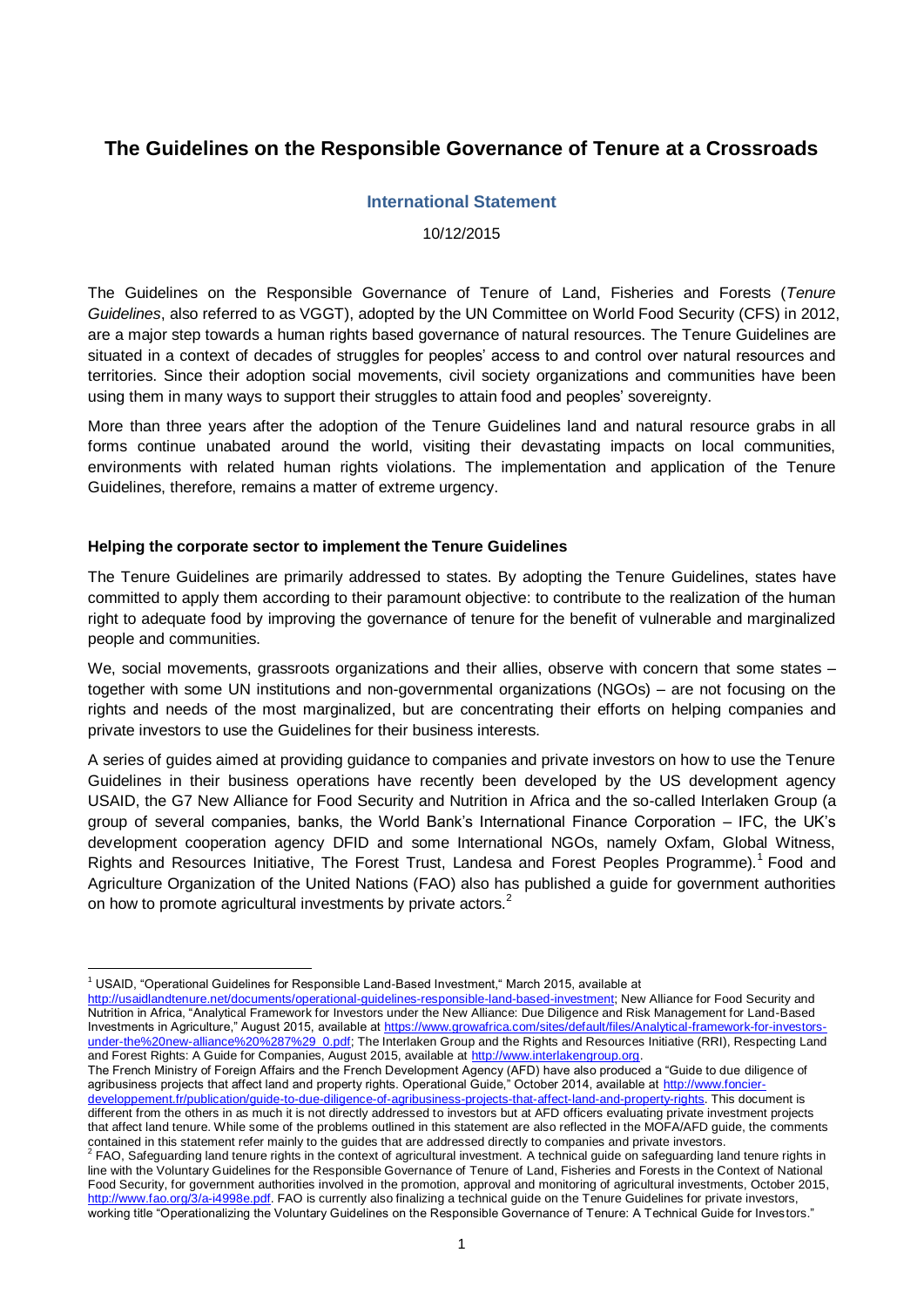These guides lead to a proliferation of interpretations of the Tenure Guidelines that creates confusion and diverts them from their true objectives. We see serious and fundamental problems with these guides:

## **1. Natural resources are transformed from a human rights issue into a matter of business**

The Tenure Guidelines clearly recognize that the access to, and control over natural resources and their governance is a human rights issue. Improving the governance of tenure is a complex process, in which the core issue is finding ways to resolve social, political and economic conflicts. The Tenure Guidelines provide states with crucial guidance about how to deal with these complex issues in accordance with their international human rights obligations. The above-mentioned guides, on the other hand, start from the wrong premise: they are built around the risks that private and corporate investors encounter in acquiring land, fisheries and forests. Companies and private investors are invited to use the Guidelines in order to manage and reduce economic, financial and reputational risks; to ensure a smooth flow for their business activities; and to get a "competitive advantage" by improving their "overall supply-chain efficiency, reliability and market share" (Quotes from Interlaken Group Guide/Brochure)

By focusing on the interests of companies and private investors, and not on the rights of the most vulnerable and marginalized (as explicitly stated by paragraph 1.1 of the Tenure Guidelines), these guides transform the Tenure Guidelines into a tool for business and corporate social responsibility (CSR). Land and resource grabs are legitimized by the exclusive focus on private and corporate investments in the form of land acquisitions (buy or lease) and the interpretation of paragraph 12.4 of the Tenure Guidelines about responsible investments according to a corporate-centered agenda.

Fostering such an understanding and use of the Tenure Guidelines will most probably lead to their misuse by the corporate sector in order to whitewash their business activities. A number of big agrifood transnational corporations (TNCs), such as Coca Cola, PepsiCo, Cargill, Nestlé, Unilever and Illovo have already started to use the Tenure Guidelines for their public relations and CSR purposes by publicly endorsing them and announcing that they will "implement" them through their business operations.

# **2. "Multi-Stakeholderism" mixes up the role of states and companies**

The guides assume that all actors (states, individuals and communities, companies, CSOs etc.) are "stakeholders" at the same level. Accordingly, they wrongly act as though the Tenure Guidelines address states and business in the same way. Moreover, they are largely silent about what the Guidelines have to say regarding states' obligations vis-à-vis companies. This approach ignores the fundamental differences in the nature, and consequently the roles and responsibilities, of states and companies. States draw their legitimacy from the people who confer on them a mandate to serve the public interest based on the principle of human dignity and human rights. States are accountable to the people. Companies, on the contrary, have no legitimate public governance functions, because they represent solely particular interests and are only accountable to their shareholders or owners. Companies and private investors, first and foremost, have to respect and act in accordance with the law.

The guides implicitly transfer state prerogatives and duties to companies and private investors, especially regarding highly sensitive issues in the context of natural resource governance. One example is the process of identifying and recognizing legitimate tenure rights not currently protected by law, which the Tenure Guidelines strongly call for. The guides suggest that this is something that can be done by investors through "participatory stakeholder mapping" (New Alliance Guide) However, this is one of the most contentious processes in society and is charged with power asymmetries and conflicts. Private investors and companies do not have the necessary legitimacy to carry out such a process. It is part of the mandate given to the state by the people, for which it is accountable to the people. Private investors and companies pursue their own particular economic interests and will try to maximize their profits whenever they are supposed to identify and recognize legitimate tenure rights. Nothing would be more harmful to the recognition and protection of the legitimate tenure rights of marginalized groups than entrusting the very investors that are seeking to get control over their lands, fisheries and forests with such a task, as the guides suggest. It is a clear case of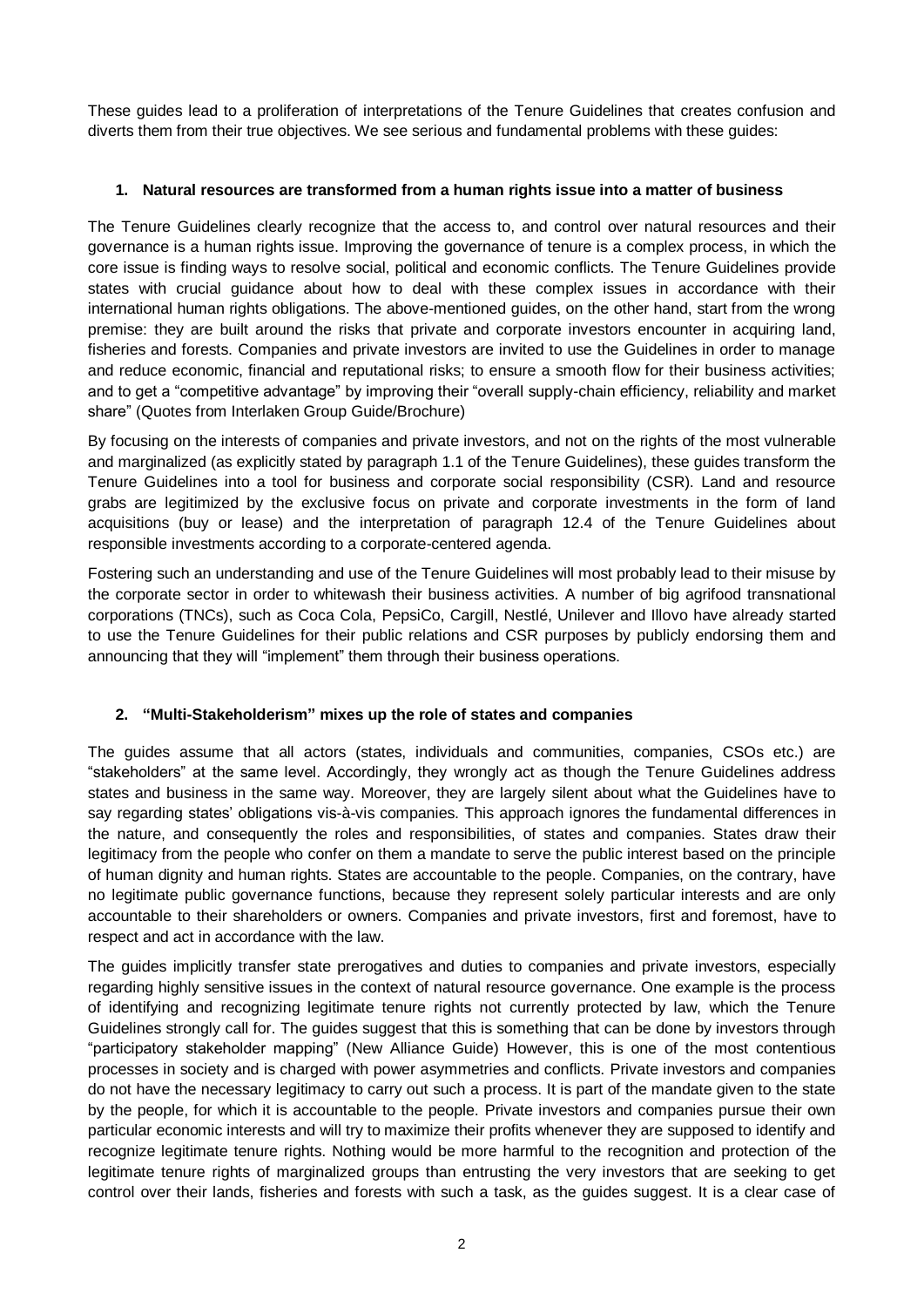conflicting interests. This also applies to processes to assess the impacts of business activities (of which para. 12.10 of the Tenure Guidelines clearly says that states have to ensure that these are independent), conducting consultations and negotiations as well as compensating people for losses.

Another example is the resolution of conflicts related to land, fisheries and forests in the context of business operations. The guides assume that this is something that private investors or companies should handle by putting in place "grievance or dispute resolution procedures." It is true that, in many countries, the formal judicial system does not work very well, especially regarding rural areas. However, the Tenure Guidelines would be rendered meaningless and even harmful by relinquishing the obligation of the state to provide (a) access through impartial and competent judicial and administrative bodies to timely, affordable and effective means of resolving disputes over tenure rights; and (b) effective and promptly enforced remedies that may include restitution, indemnity, compensation and reparation. The guides entrust business with these tasks, yet private investors and companies cannot "resolve land conflicts" (New Alliance Guide), replace the state in providing access to justice, nor can they "supplement more formal [judicial] processes," as the guides suggest. Reality shows that powerful investors are often involved in serious abuses against human rights such as forced and violent evictions, killings, arbitrary detention and harassment of communities and people. It is obvious, then, that entrusting the very parties involved in directly or indirectly committing such human rights offences will never provide justice. Also, allowing this to happen formalises the capture of the state by capital and vested interests. Investors and businesses cannot be enjoined to "support and supplement the activities of government" (New Alliance Guide).

As social movements and CSOs, we know how difficult it can be to engage with governments and state authorities at all levels. In some cases states are promoting resource grabs (often justified with the need to create an "enabling environment for investments"), or are even acting as grabbers themselves. These are human rights violations for which they have to be held accountable. However, it is the states and their public institutions that have the mandate to serve the public interest and the obligation to protect the people from human rights abuses by companies and private investors through appropriate legal frameworks. This includes the obligation to regulate companies and investors at national and international levels and to sanction them when they commit crimes or impair the human rights of individuals or communities, ensure redress for damages and prevent repetition. This obligation also applies to the home state of companies and private investors when these infringe human rights abroad (extraterritorial human rights obligations). Investment contracts cannot replace laws and it is certainly not the first task of state authorities to "guide" and "shepherd investors," in order to facilitate land acquisitions by them, or to "solve the problems faced by existing or potential investors" (quotes from FAO Guide for state authorities). We do not believe a word of the commitments to responsible behaviour by the corporate sector and the self-regulation of business.

### **3. Imposing a non-existent "partnership" between corporations and communities**

All the above mentioned guides call upon private investors and companies to seek strong engagement with communities that are affected by their business operations. The underlying assumption is that land acquisition is potentially good for both companies and communities. All that is needed is for private investors do the correct things and engage with affected communities, taking into account their "needs, desires and concerns" (USAID Guide). What is more, the guides suggest that "responsible investments" in the form of land acquisitions by businesses will "bring important benefits to local communities", "open opportunities" for them and improve their food security (quotes from USAID Guide and Interlaken Group Guide respectively). This line of reasoning follows a corporate-led strategy of considering companies and private investors as main actors for development and food security, thus positioning them as "part of the solution," rather than the actual problem.

A community and a company or a private investor planning to buy up or lease land, forest or water resources are not the same and cannot be treated as such. This is at the core of the human rights approach of the Tenure Guidelines, which demands a special emphasis on vulnerable and marginalized people. Business enterprises of any kind, including corporations, have as their primary purpose to obtain profit. Investment projects that entail the acquisition of land, fisheries and forests utterly disrupt the daily lives of peasant, indigenous, fishing, pastoralist or urban communities. In all parts of the world, communities are asserting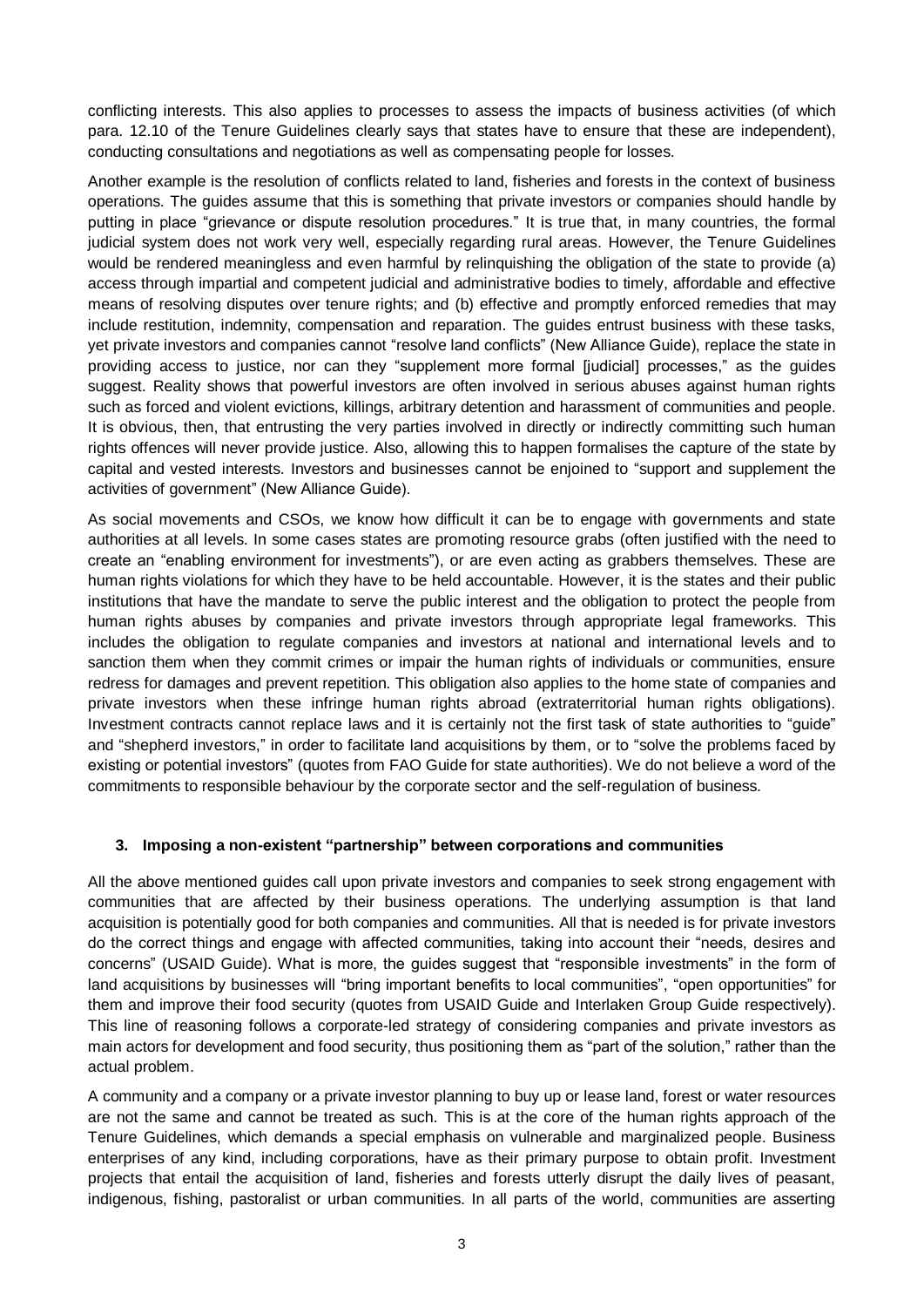their rights and resisting corporate resource grabbers. The generalization of companies and private investors, on the one hand, and communities, on the other, as "stakeholders" that negotiate on equal terms on as crucial an issue as the control over natural resources is unfounded and will generate injustice. It also ignores the power asymmetries that exist between the groups. Therefore, it is wrong and dangerous to assume that communities automatically will engage in private or corporate investment projects, if only private investors do the right things and that, as a result, local tenure will not be compromised, affected or undermined. The same applies to an approach that sees state authorities' role primarily in "facilitating dialogues" between investors and communities. (FAO guide for state authorities)

Companies and private investors planning to buy or lease land also cannot ensure appropriate consultations with affected communities. They are obviously not neutral actors and there are usually huge power imbalances between them and communities. Again, it is the state that has the authority and responsibility to guarantee that the consultations conform to regulations and the standard set by the Tenure Guidelines (paragraphs 3B6 and 9.9). This includes the right of communities and people to withhold their consent if they deem that an investment project is not in their interests.

The putative "partnership" between private investors and communities that the guides construct and try to impose ultimately means that communities are to be included in corporate value and supply chains. Contract farming, out-grower schemes and management contracts figure prominently in the guides as a means to ensure "mutual benefits" of investment projects and "greater returns on investments for all parties involved" (FAO Guide for state authorities). This ignores the real experiences of many communities around the world, who have seen themselves trapped in a situation of complete dependence on powerful companies. While every community has to decide whether or not to engage in contract farming, out-grower schemes or management contracts, it is utterly wrong to stipulate that these are best practices that automatically improve communities' livelihoods and food security. Small-scale food producers produce most of the food consumed in the world and need to be supported through public investments, as recognized in the Tenure Guidelines (paragraph 12.2). Reducing them to providing a cheap work force at the bottom of corporate-controlled value and supply chains is a crude misinterpretation of paragraph 12.6 of the Tenure Guidelines, which calls for state support for "production and investment models that do not result in the large-scale transfer of tenure rights to investors."

**We do not accept the corporate capture of our natural wealth, resources, human rights and public policies, and will oppose all attempts to establish money- and market-driven governance of natural resources, food and nutrition. We will continue to oppose all forms of land, water, ocean and seeds grabbing, to assert our rights to our resources and territories and to strengthen our struggle for food and peoples' sovereignty.** 

We, therefore, call upon:

### **States, UN agencies, research institutions and NGOs**

 to withdraw and refrain from all initiatives that aim at abetting the corporate sector and private investors to use the Tenure Guidelines for the pursuit of business interests, thus supporting the corporate capture of resources, public policy spaces and human rights.

### **States**

 to apply and implement the Tenure Guidelines in accordance with their existing human rights obligations (territorial and extraterritorial), to which they have committed by endorsing them. This means that all efforts have to start from the rights and needs of communities and the most marginalized, instead of particular corporate interests.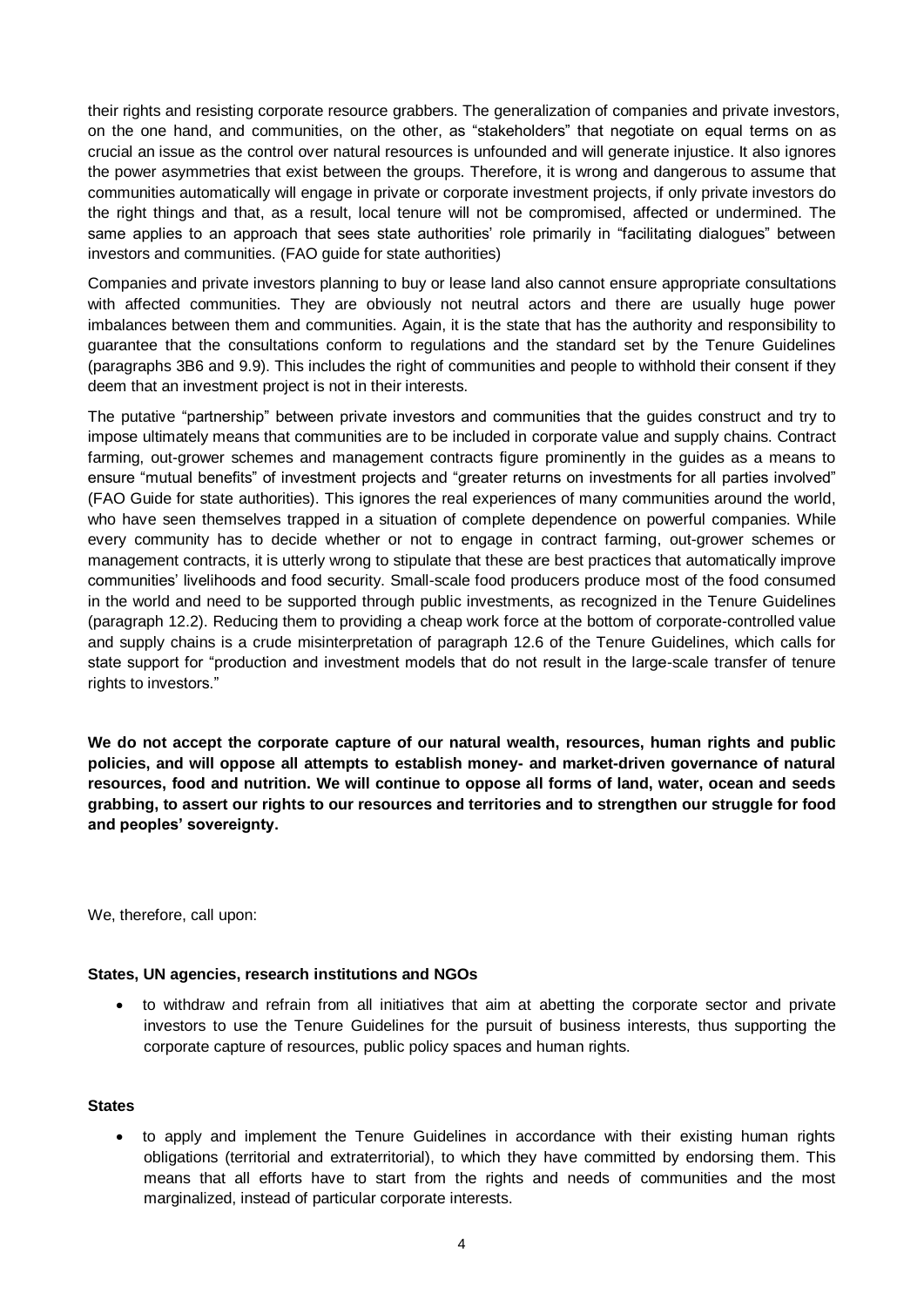#### This includes to

- $\circ$  pass and enact new laws and/or effectively enforce existing laws that put effective safeguards to large-scale land transactions, such as ceilings on permissible land transactions or parliamentary approval (paragraph 12.6 of the Tenure Guidelines);
- $\circ$  pass and enact new laws and/or effectively enforce existing laws that regulate companies and investors, and particularly TNCs, with regard to guaranteeing free prior and informed consent (FPIC) as well as prior and independent impact assessments (including human rights impact assessments);
- $\circ$  hold companies and investors liable if they do not deliver the commitments they make to create employment, local revenue, etc. in the context of land acquisitions;
- $\circ$  criminally prosecute the offenses and crimes by companies that impair the realization of human rights and the legitimate tenure rights of people and communities;
- $\circ$  improve the state's capacities to monitor and prosecute these abuses and crimes:
- o prioritize investment policies that develop the investing capacities of small-scale food producers and communities.
- to promote true accountability and monitoring of the implementation of the Tenure Guidelines and governance of tenure by
	- o supporting and accelerating the establishment of a robust and innovative monitoring mechanism within the CFS. The CFS will remain truncated and will fail to fulfill the great expectations behind its reform without a monitoring mechanism that allows for reflection, discussion and assessment of the progress made in the coordination of actions by actors at different levels and that ensures accountability in the application of the Tenure Guidelines and other CFS decisions;
	- $\circ$  contributing in a constructive way to the global monitoring event during the 43<sup>rd</sup> CFS session in 2016, in order to ensure a comprehensive and thorough assessment of the use and application of the Tenure Guidelines.
- to support and engage in good faith in the process towards the adoption of an international legally binding instrument on transnational corporations and other business enterprises with respect to human rights at the UN Human Rights Council, in order to define clear and obligatory international standards on duties of transnational corporations and other business, including rules on impact assessments, due diligence and liability, and hold them legally accountable for human rights abuses and crimes.

## **FAO**

 to provide technical support to the implementation and application of the Tenure Guidelines according to their true objective and in good faith, building on the Guidelines and the principles of implementation contained in them and not lowering the standard the set. Among others, FAO should initiate an inclusive process in order to develop technical instruments that guide states in mandatory regulation of business according to the obligations identified in the Tenure Guidelines and human rights.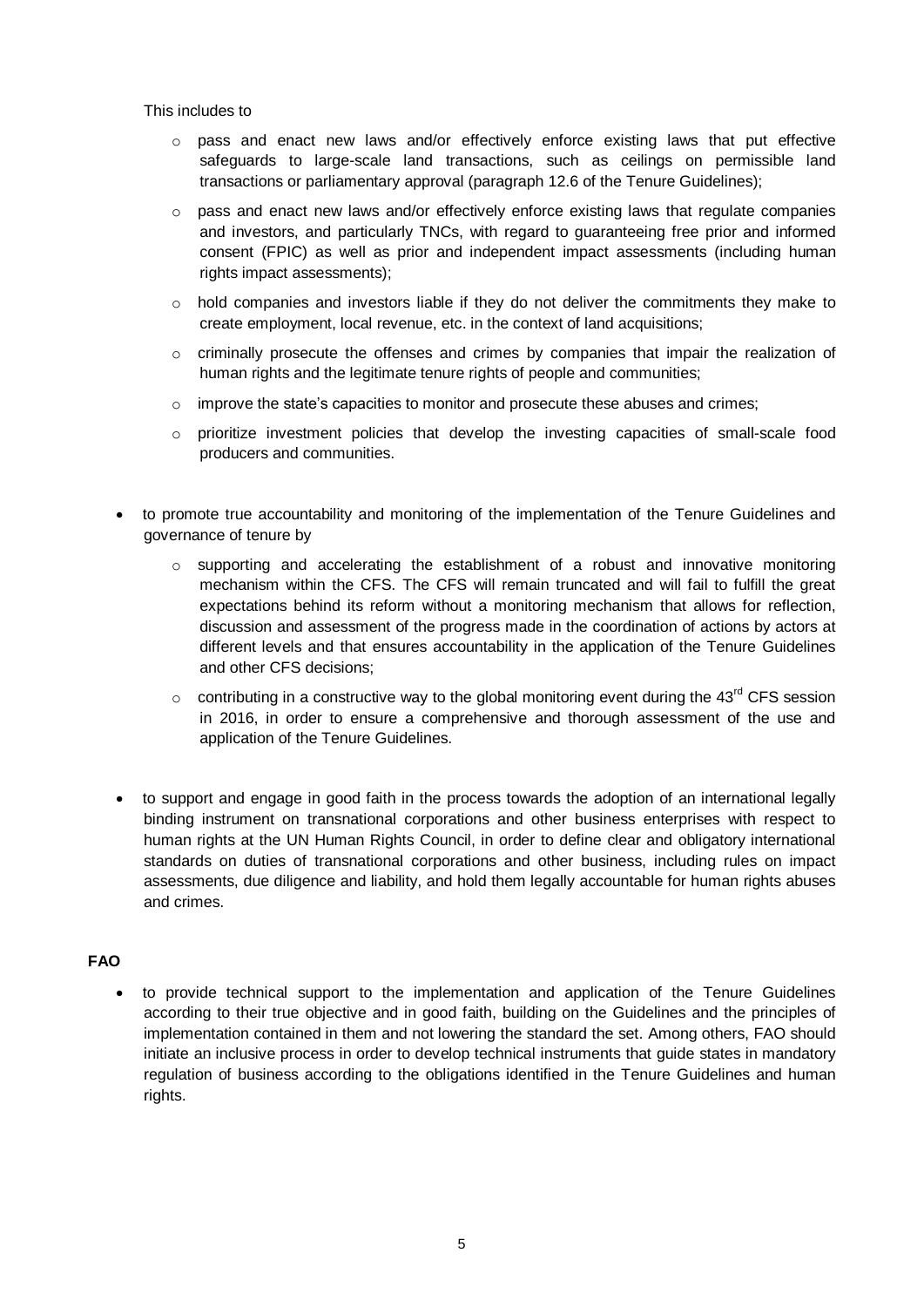## **Signed by**

International Indian Treaty Council – IITC/CITI International Federation of Rural Adult Catholic Movements – FIMARC La Via Campesina Mouvement International de la Jeunesse Agricole et Rurale Catholique – MIJARC Urgenci – International Community Supported Agriculture Network World Alliance of Mobile Indigenous Peoples – WAMIP World Forum of Fish Harvesters and Fish Workers – WFF World Forum of Fisher Peoples – WFFP Centre for Environmental Education and Development – CEED, Nigeria Centro Internazionale Crocevia Convergence malienne contre l'accaparement des terres – CMAT, Mali Conseil citoyen Droit à l'Eau et à l'Assainissement – COCIDEAS, Sénégal Conseil national de concertation et de coopération des ruraux – CNCR, Sénégal COPAGEN Sénégal Enda Pronat, Sénégal European Coordination Via Campesina – ECVC Fédération Nationale pour l'Agriculture Biologique (FENAB), Sénégal FIAN International FIMARC Afrique Focus on the Global South Forum Social Sénégalais Friends of the Earth International Housing and Land Rights Network-Habitat International Coalition – HIC-HLRN International Collective in Support of Fishworkers – ICSF Land Research Center, Palestine Masifundise Coastal Links, South Africa Mouvement de solidarité pour le droit au logement – MSP-DRO.L, Burkina Faso National Fish Workers' Forum – NFF, India National Women Peasants Association, Nepal Nepal Landless Dalit Peasants organization Nepal Youth Farmers Association Panafricaine pour l'Education au Développement durable – PAEDD Plateforme d'Innovations pour l'Emploi des Jeunes et des Adultes (PIEJA), Sénégal Réseau maghrébin des associations de développement local en milieu rural (REMADEL) RIAO-RDC, Democratic Republic of Congo